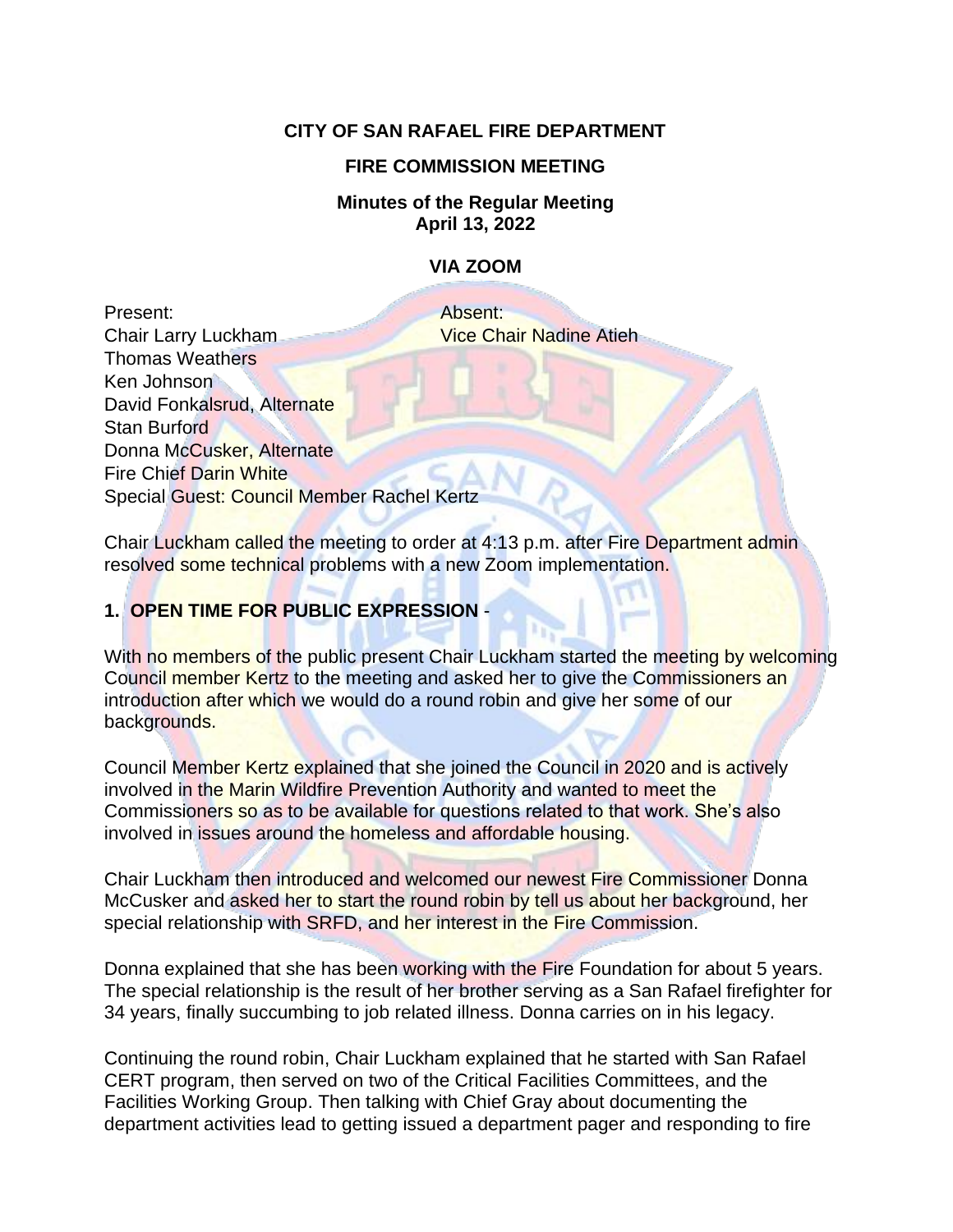calls with a camera. Pretty soon the department Fire Investigator was asking for help with photographing evidence and before long he enrolled himself in the California State Fire Marshall Fire Investigator training program which eventually resulted in becoming the department's Fire Investigator as a volunteer when the original investigator retired. That lasted for nearly a decade until he was about to turn 76 and decided that maybe it was time to turn in the pager and retire from that role anyway.

Tom Weathers relates that he has been on the commission for 8 or so years, is an attorney and tribal member practicing tribal law. He helped set up the Fire Foundation as a non-profit and promotes the department around town whenever possible.

Ken Johnson went next explaining that he is in his first year on the commission and is an insurance broker with the third largest insurance brokerage in the world. He does a lot of property insurance and has a perspective on issues like wildfire and other property risks.

David Fonkalsrud relates that he has been on the commission for 6 years, works for a tech company in marketing and public relations. He has been able to work to help get the messages of the department out to the public. He mentioned noticing that some of the videos put out by the MWPA have been really great.

Stan Burford joined the Commission 4 years ago as an alternate and was just reappointed to another 4 years as a Commissioner. Stan has a 50-year background in broadcasting having spent some of that chasing fire and police departments in the Bay Area. He finds himself regularly explaining to his neighbors why Italian Cypress is an unwanted species.

œ

#### **2. APPROVAL OF THE MINUTES** – March 9, 2022

Move to approve: Stan Seconded: Ken Voice vote: approved unanimously

**3. FIRE FOUNDATION** – Commissioner McCusker reported that the Foundation has approximately \$92,000 in cash reserves and that the Foundation has voted to approve as a moral booster the delivery of 18 bags of breakfast goods, one to each fire crew. The goods will be sources from Andy's Market, Chief White to deliver.

## **4. HISTORIC SUBCOMMITTEE** – Chair Luckham reports nothing to report.

#### **5. CHAIR AND COMMISSION MEMBER REPORTS** –

**Thomas Weathers** – Nothing to report.

**Ken Johnson** – Reinsurers (mostly in London) are comfortable with their analysis of hurricane risk, hail storms, but not the risk of wildfires. The sort of material produced by the Marin wildfire groups is invaluable for reinsurers to learn about the risks. One of the most important things a homeowner needs to be aware of is the valuation of your home. The cost of replacement is going up constantly and many policies don't account for that.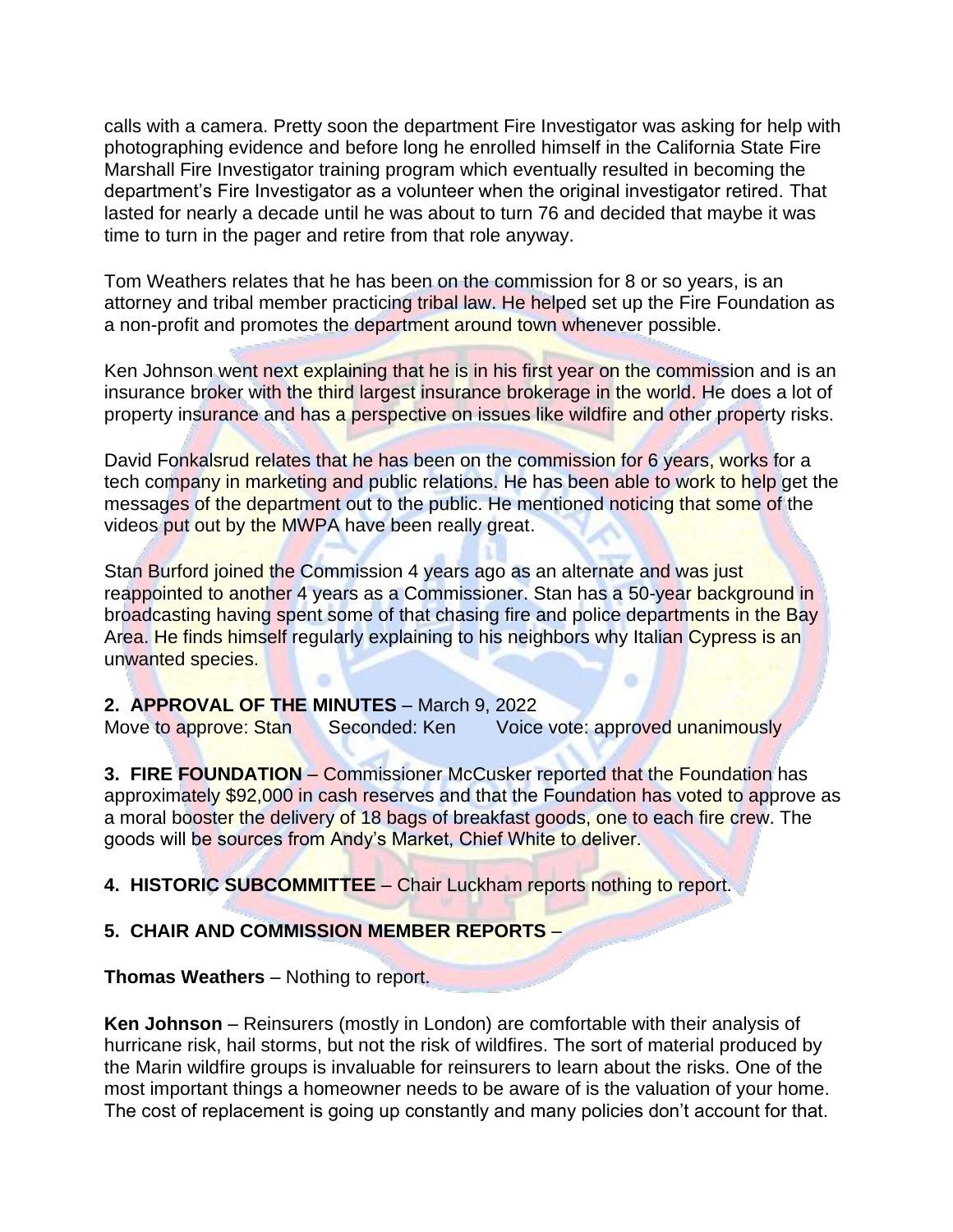**David Fonkalsrud** – Following up on a discussion at out last meeting contacted the IJ to see if they would be interested in running an article on Dr. Mizroch's retirement from the Fire Commission and his years of service. The IJ wasn't particularly responsive. David asked if perhaps Councilmember Kertz might have more luck and she said she will look into it.

**Stan Burford** – Stan pointed out the invitation to the Station 54 & 55 groundbreaking. He discussed a posting on the NextDoor website in which a Marinwood resident was taking umbrage at the new requirements for home hardening for wildfire mitigation. Most responses to this posting were supportive of the new requirements, but there were other with the same position. Stan wondered if maybe residents like this would be more receptive if approached by a "blue shirt" i.e., firefighter, rather than a "white shirt" inspector.

### **Donna McCusker** – Nothing further.

Larry Luckham – Mentioned that traditionally we are used to seeing firefighting aircraft responding to wildland fires, helicopters dropping as well as fixed wing dropping the red Phos-Chek retardant which is basically a fertilizer. In Marin we haven't been seeing seaplanes, most of which are old WWII planes converted for firefighting. Seaplanes are helpful because they can land on a body of water, take on a load and be back in the air in minutes rather than having to return to an airport to be reloaded. A Canadian company recently announced that they have begun manufacturing new seaplanes purpose built for firefighting that will be capable of taking on a full load of fresh or salt water in under 15 seconds and getting back in the air. That means they will be capable of more passes over a fire during daylight hours (the only time that piloted aircraft are employed on fires) in a day.

The next thing he talked about was the two recent significant fires in the Bay Area, the Valero refinery fire and the San Jose Home Depot fire. Fortunately, the Valero fire didn't involve flammable fuels which can be very challenging. Instead, it involved a solid byproduct of the refining process. The Home Depot fire caught his eye as an investigator. At first it looked like it was probably an arson fire because of the totality of the destruction. Usually with rapid response, the spread of fires can be kept to a limited area. This is particularly true of sprinklered buildings. Reports are that the fire started in the lumber section. Most of us who visit a Home Depot know that much of the lumber is still very wet as it comes from the mill and would not burn very readily. He suggested that this fire may be a case study similar to the Charleston Sofa Superstore fire in 2007 that killed 9 firefighters when the roof collapsed. Larry mentioned that it appeared that the fire was being carried across the roof maybe by flammable roofing materials.

Chief White commented that SRFD has inspected our Home Depot and that although there were issues that we had Home Depot address, those were addressed and he feels that we are unlikely to face the same problems. He also stressed that because of the nature of the construction of the roof structure of large warehouses, he would never put a crew on the roof during a fire. The exceptionally high fuel loads with materials stacked up to 30 feet high and including things like paints and plastic chairs make these fires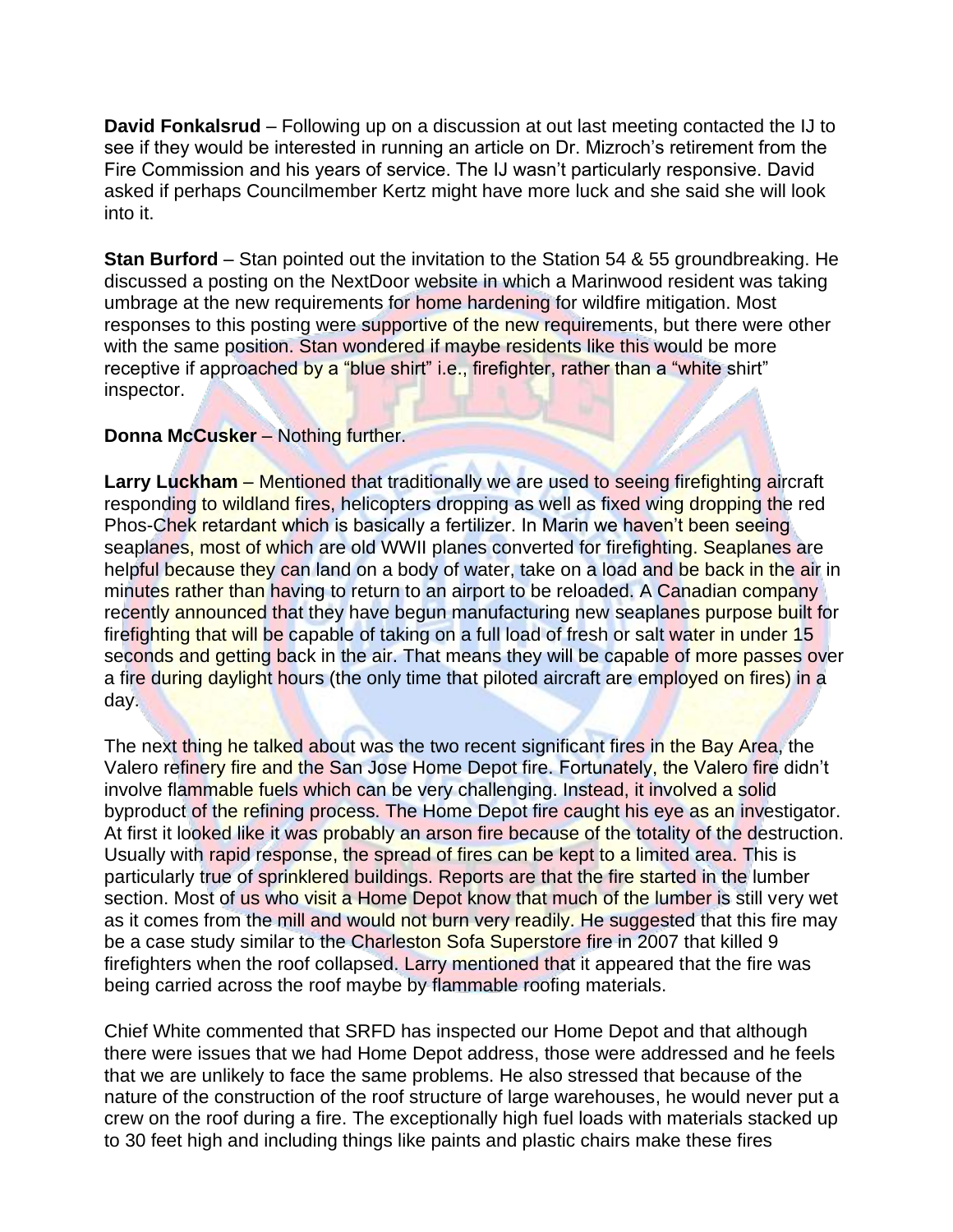challenging.

Larry mentioned some classic photos of fire aftermath which show a charred heavy wood beam with a steel "I" beam draped over it, the steel beam having been softened to the point of having no strength left.

Larry also explained the function of the sprinkler system in a building like Home Depot including that a responding engine can be utilized to support pressure to the sprinklers as happened some years back with a fire at Rafael Lumber. That fire started outside but got into the building and it was the sprinkler that knocked down the fire inside.

# **6. FIRE CHIEF REPORT** –

Chief White referred to his written report on the work at Stations 54 and 55. He then commented about the retirement lunch for Captain Bob de Lambert and the fact that it turned out that every member of Bob's seven member fire academy class was present for the lunch and we were able to get them to reprise the photo of their graduating class in front of our 1938 ladder truck. He also mentioned that Captain de Lambert was recently recognized by the Fire Commission, the Fire Foundation and the community for his exemplary contributions to the Fire Foundation fund raising with the crab feed and other efforts. The Chief understands that Bob plans to retire on his ranch in Wyoming and wishes him a long and healthy retirement.

Chief White also mentioned seeing Scott Preckwinkle at the lunch. Scott started as a firefighter in San Rafael, but then applied to the Oakland Fire Department during the Chief's tenure as Fire Chief in Oakland. Scott had mentioned that he wanted the move in order to see more action and experience. Chief White explained that he would get that, but that as fire service professionals the best thing that we can do is to prevent the incident from ever occurring. The fire service has always emphasized response to incidents over preventing them in the first place. Prevention is what serves our communities best.

A draft of our 2022 workplan is available and there's an officers' meeting tomorrow to continue to work on it and get to a finished product. There will probably be some adjustments as far as what projects need funding and maybe what might not need to be done this year. Among the projects are things like vegetation management using nonmechanical methods like goats. Should we own our own goats? Another is a demonstration of the sort of landscaping around a home that people could come and look at to get ideas. Engine companies were recently assigned to survey their areas, particularly along evacuation routes for vegetation issues like canopies that might become problems in the event of evacuation. The idea is that evacuation may be avoided if there is good vegetation management in the first place. We would still plan for and be prepared to evacuate if needed but the best situation is if evacuation can be avoided. We had a recent incident in the San Rafael hills in which the crews were able to get to the fire quickly and knock it down because of some prior vegetation management work. More to follow.